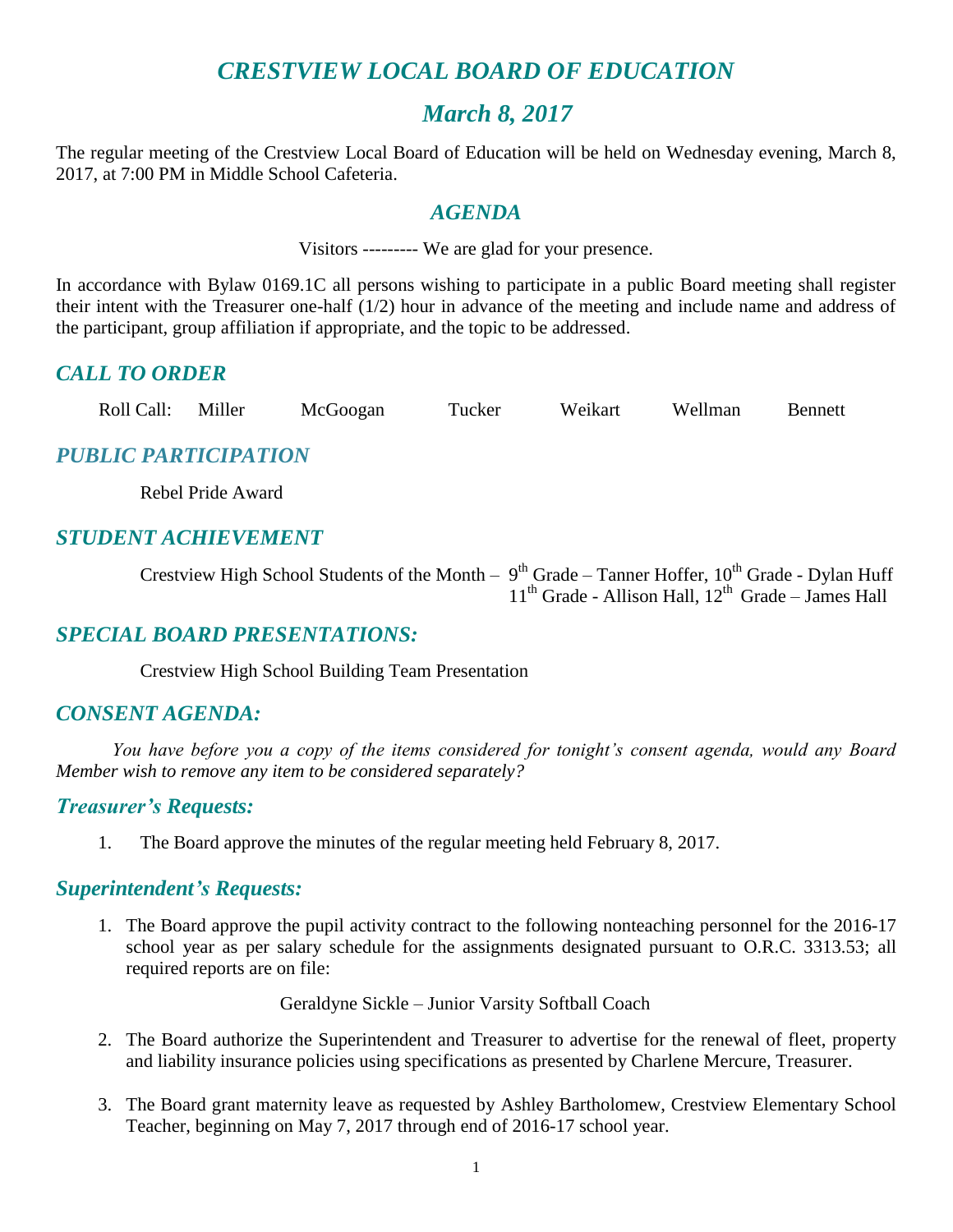- 4. The Board accept the resignation of Darren Miller as Varsity Assistant Boys/Girls Track Coach for the 2016-17 school year effective immediately.
- 5. The Board grant supplemental contract to the following licensed personnel for the 2016-2017 as per salary schedule for the assignment designated pursuant to O.R.C. 3313.53; all required reports are on file:

Matthew Evans - Varsity Assistant Boys/Girls Track Coach

6. The Board approve the following as a non-paid volunteer for the 2016-17 school year; all required reports are on file.

> Darren Miller – Volunteer Varsity Assistant Boys/Girls Track Coach Dimitri Gregory – Volunteer Wrestling Coach

7. The Board approve the following certificated personnel be placed on the approved substitute list for the 2016-17 school year, be granted a limited teaching contract, substitute basis only, according to salary schedule; all required reports are on file:

#### *High School, Middle School & Elementary School*

Pamela Veiock – Middle Childhood Mathematics (4-9)

#### *Tutoring/Home Instruction*

Shawn Louk – Early Childhood P-3 (effective 2/14/17)

8. The Board approve the following personnel for Athletic Department event positions for 2016-17 school year:

#### *CHS Scoring System Operator-Home Track Meets*  Jeffrey Geiss

9. The Board accepts the retirement resignation of Rebecca Rupert, Bus Driver, effective March 31, 2017.

## **END of CONSENT AGENDA**

Recommend the Board approve the consent agenda as presented:

|          | Moved by _____, second by _____ to approve consent agenda. Vote yes: _____, _____, _____, ____ |                           |  |
|----------|------------------------------------------------------------------------------------------------|---------------------------|--|
| Vote no: | Absent <sup>.</sup>                                                                            | . Motion carried . Failed |  |

## *Treasurer's Requests/Recommendations not included in Consent Agenda:*

1. Recommend: The Board approve financial reports and investments as prepared and presented.

Moved by \_\_\_\_\_, second by \_\_\_\_\_. Vote yes: \_\_\_\_\_, \_\_\_\_\_, \_\_\_\_\_, \_\_\_\_\_, \_\_\_\_\_. Vote no: \_\_\_\_,  $\frac{1}{\sqrt{2}}$ ,  $\frac{1}{\sqrt{2}}$ ,  $\frac{1}{\sqrt{2}}$ ,  $\frac{1}{\sqrt{2}}$ ,  $\frac{1}{\sqrt{2}}$ ,  $\frac{1}{\sqrt{2}}$ ,  $\frac{1}{\sqrt{2}}$ ,  $\frac{1}{\sqrt{2}}$ ,  $\frac{1}{\sqrt{2}}$ ,  $\frac{1}{\sqrt{2}}$ ,  $\frac{1}{\sqrt{2}}$ ,  $\frac{1}{\sqrt{2}}$ ,  $\frac{1}{\sqrt{2}}$ ,  $\frac{1}{\sqrt{2}}$ ,  $\frac{1}{\sqrt{2}}$ ,  $\frac{1}{\sqrt{2}}$ 

2. Recommend: The Board approve free membership with NCPA (National Cooperative Purchasing Alliance) to utilize cooperative purchasing contracts.

Moved by \_\_\_\_\_, second by \_\_\_\_\_. Vote yes: \_\_\_\_\_, \_\_\_\_\_, \_\_\_\_\_, \_\_\_\_\_, \_\_\_\_\_. Vote no: \_\_\_\_,  $\underline{\hspace{1cm}}$ ,  $\underline{\hspace{1cm}}$ ,  $\underline{\hspace{1cm}}$ ,  $\underline{\hspace{1cm}}$ . Absent:  $\underline{\hspace{1cm}}$ ,  $\underline{\hspace{1cm}}$ . Motion carried  $\underline{\hspace{1cm}}$ . Failed  $\underline{\hspace{1cm}}$ .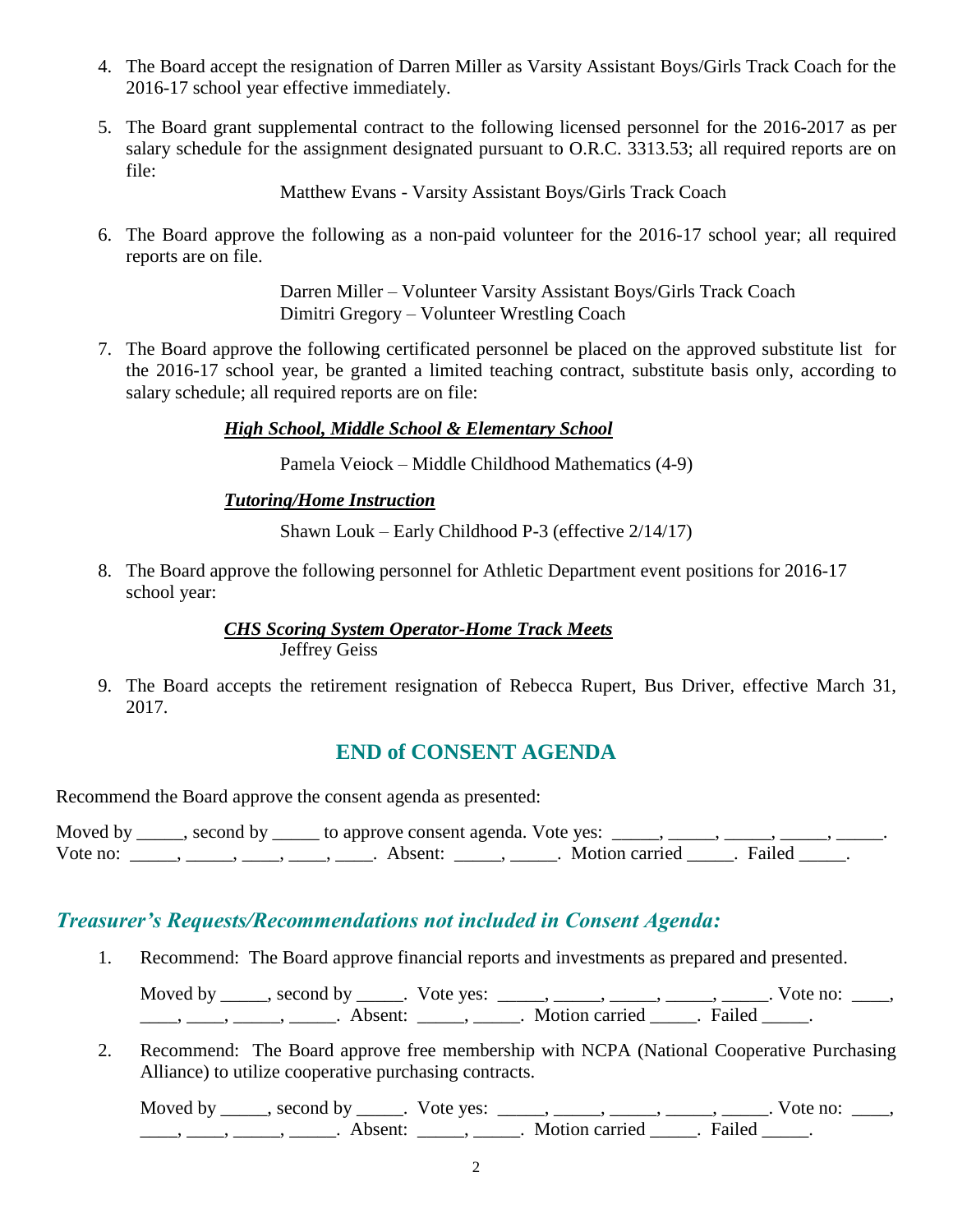3. Recommend: The Board accept donations from:

| a. Venus Wittenauer Revocable Trust | \$ 50.00 to CES Mrs. Miller's $4th$ grade class |
|-------------------------------------|-------------------------------------------------|
| b. YES Management, Inc.             | \$250.00 to CHS Softball for new scoreboard     |
| c. NDC Heating & Cooling            | \$250.00 to CHS Softball for new scoreboard     |
| d. Ed Wilson & Son Trucking         | \$250.00 to CHS Softball for new scoreboard     |
| e. Village Plaza Sparkle            | \$250.00 to CHS Softball for new scoreboard     |
| f. Quik Mart & more                 | \$250.00 to CHS Softball for new scoreboard     |
| g. Tucker Equipment Company         | \$250.00 to CHS Softball for new scoreboard     |
| h. J and J Tire and Alignment       | \$250.00 to CHS Softball for new scoreboard     |
| i. Wayne & Elaine Wolfgang          | \$250.00 to CHS Softball for new scoreboard     |
| <i>i.</i> Rebel Hoops               | \$2,783.55 to CHS Basketball for warm-ups       |
| k. Anonymous                        | \$5,000.00 toward purchase of modulars          |
|                                     |                                                 |

Moved by \_\_\_\_\_, second by \_\_\_\_\_. Vote yes:  $\_\_\_\_\_\_\_\_\_\_\_\_\_\_\_$  \_\_\_\_\_, \_\_\_\_\_, \_\_\_\_\_. Vote no:  $\_\_\_\_\_\_\$ \_\_\_\_\_, \_\_\_\_\_\_, \_\_\_\_\_\_\_. Absent: \_\_\_\_\_\_, \_\_\_\_\_\_. Motion carried \_\_\_\_\_\_. Failed \_\_\_\_\_.

## *Board Reports:*

| 1. | <b>Career Center Report</b>               | Mr. Tucker     |
|----|-------------------------------------------|----------------|
| 2. | <b>Student Achievement Liaison Report</b> | Mr. McGoogan   |
|    | 3. Legislative Report                     | Mr. Weikart    |
| 4. | <b>Student Board Member Report</b>        | Dawson Bennett |

## *Board Committee Reports:*

| 1. | Buildings & Grounds | Mr. McGoogan |
|----|---------------------|--------------|
|    | 2. Athletic Council | Mr. Tucker   |
|    | 3. Personnel        | Mr. Tucker   |
|    | 4. Finance Audit    | Mr. Tucker   |
|    | 5. Policy           | Mr. McGoogan |
|    | 6. Communications   | Mr. Weikart  |
|    | 7. Insurance        | Mr. Weikart  |

## *Administrative Reports:*

| 1. | <b>Elementary School</b> | Mrs. Dangerfield      |
|----|--------------------------|-----------------------|
| 2. | Middle School            | Mrs. Lemaster         |
| 3. | High School              | Mrs. Dickson          |
| 4. | <b>Special Education</b> | Mr. Hill              |
| 5. | Athletic                 | Mr. Cusick/Mrs. Nappi |
| 6. | Lunchroom                | Miss Wilmes           |
| 7. | Technology               | Mr. Miller            |
| 8. | Transportation           | Mr. Burbick           |
| 9. | Maintenance              | Mr. Radman            |
|    |                          |                       |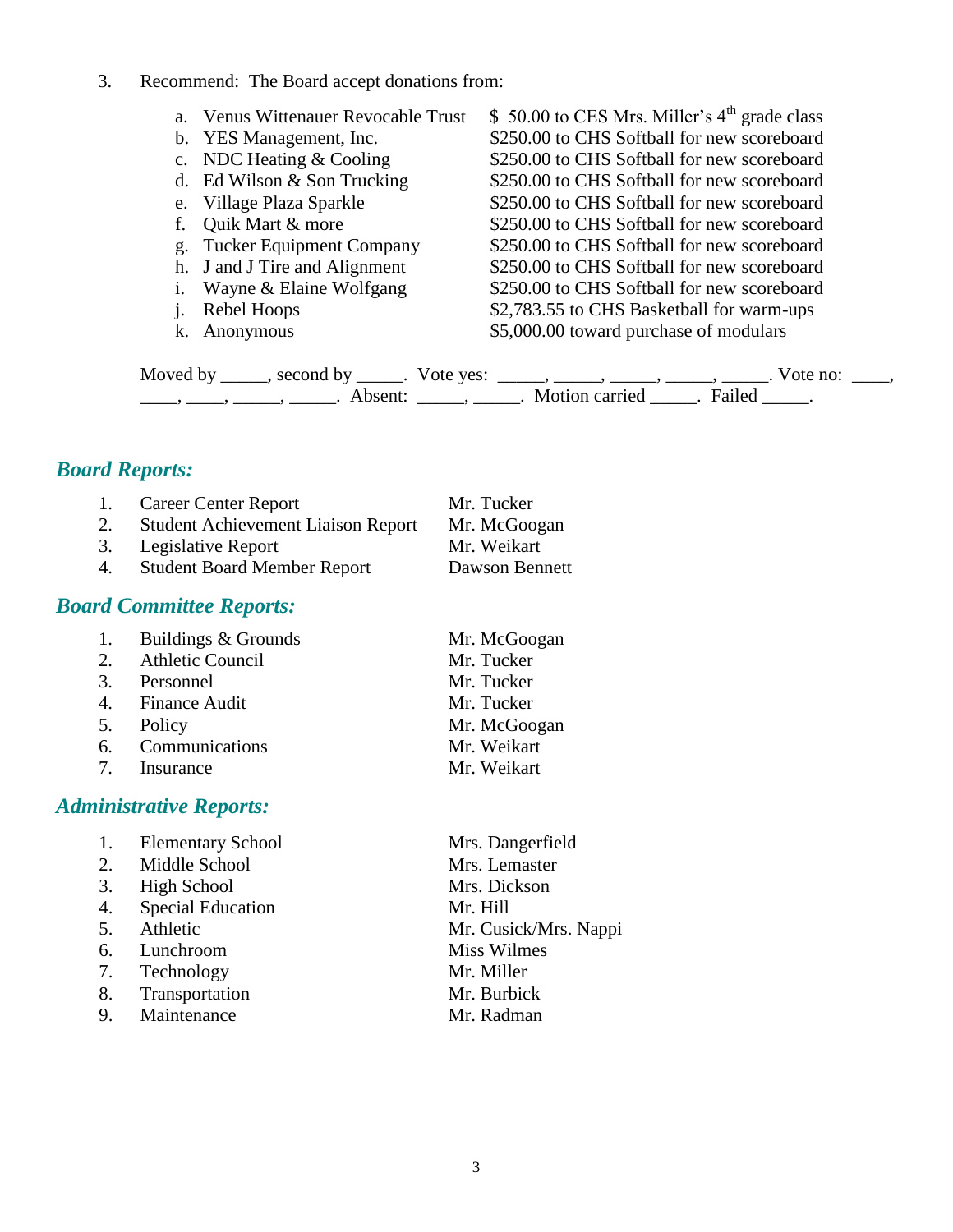## *Superintendent's Requests/Recommendations not included in Consent Agenda:*

1. Recommend: The Board award a two (2) year contract for District Landscape Maintenance and Mowing to Hephner Lawn Care LLC as recommended by Matthew T. Manley, Superintendent for 2017 and 2018.

Moved by \_\_\_\_, second by \_\_\_\_\_. Vote yes: \_\_\_\_, \_\_\_\_, \_\_\_\_, \_\_\_\_, \_\_\_\_. Vote no: \_\_\_\_\_, \_\_\_\_\_, \_\_\_\_\_\_, \_\_\_\_\_\_, \_\_\_\_\_\_\_. Absent: \_\_\_\_\_\_, \_\_\_\_\_\_. Motion carried \_\_\_\_\_\_. Failed \_\_\_\_\_.

2. Recommend: The Board approve track repairs to be completed by Vasco Sports Contractors at the price established by the NCPA purchasing program.

Moved by \_\_\_\_, second by \_\_\_\_. Vote yes: \_\_\_\_, \_\_\_\_, \_\_\_\_, \_\_\_\_, \_\_\_\_. Vote no: \_\_\_\_, \_\_\_\_\_\_, \_\_\_\_\_, \_\_\_\_\_. Absent: \_\_\_\_\_\_, \_\_\_\_\_\_. Motion carried \_\_\_\_\_. Failed \_\_\_\_\_.

3. Recommend: The Board ratify a Memorandum of Understanding # 4 with OAPSE Chapter #300 for the 2015-18 negotiated OAPSE agreement.

Moved by \_\_\_\_, second by \_\_\_\_. Vote yes: \_\_\_\_, \_\_\_\_, \_\_\_\_, \_\_\_\_, \_\_\_\_. Vote no: \_\_\_\_, \_\_\_\_\_\_, \_\_\_\_\_, \_\_\_\_\_\_. Absent: \_\_\_\_\_\_, \_\_\_\_\_\_. Motion carried \_\_\_\_\_. Failed \_\_\_\_\_.

4. Recommend: The Board approve Memorandum of Understanding #9 with CEA for the 2015-18 negotiated CEA agreement.

Moved by \_\_\_\_\_, second by \_\_\_\_\_. Vote yes: \_\_\_\_\_, \_\_\_\_\_, \_\_\_\_\_, \_\_\_\_\_, \_\_\_\_. Vote no: \_\_\_\_, \_\_\_\_\_, \_\_\_\_\_\_, \_\_\_\_\_\_\_. Absent: \_\_\_\_\_\_, \_\_\_\_\_\_. Motion carried \_\_\_\_\_\_. Failed \_\_\_\_\_.

5. Recommend: The Board approve the purchase of one new school bus from Myers Equipment Corp at the price established by the OME-RESA bus bid purchasing program.

Moved by \_\_\_\_, second by \_\_\_\_\_. Vote yes: \_\_\_\_, \_\_\_\_, \_\_\_\_, \_\_\_\_, \_\_\_\_. Vote no: \_\_\_\_\_, \_\_\_\_\_, \_\_\_\_\_\_, \_\_\_\_\_\_, Absent: \_\_\_\_\_, \_\_\_\_\_. Motion carried \_\_\_\_\_. Failed \_\_\_\_\_.

6. Recommend: The Board approve the following resolution authorizing the Crestview Local School District Board to apply for an active planning process with the Ohio School Facilities Commission Classroom Facilities Assistance Program.

**WHEREAS,** the Ohio School Facilities Commission (Commission) has notified Crestview Local School District of their status on the Priority List and has offered the School District an opportunity to enter into an active planning process to prepare for a possible conditional approval in 2018 to participate in the Classroom Facilities Assistance Program; and

**WHEREAS,** the School District must respond by applying within 45 days of the current quarterly planning cycle outreach notification (school districts which apply by the date given will be prioritized ahead of those School Districts that did not apply); and